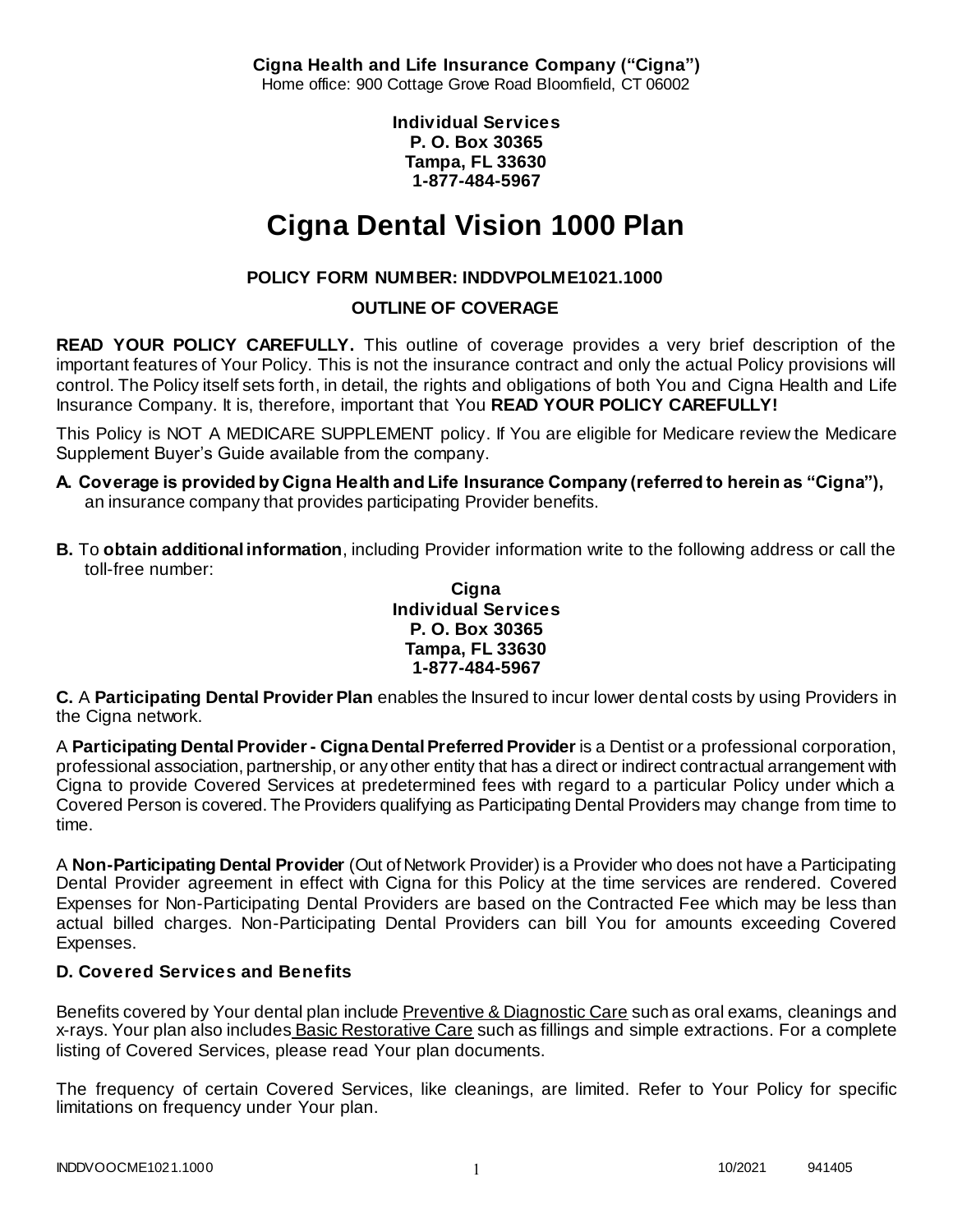### **Benefit Schedule**

The benefits outlined in the table below show the payment percentages for Covered Expenses **AFTER** any applicable Deductibles have been satisfied unless otherwise stated.

# **CIGNA DENTAL AND VISION INSURANCE** *The Schedule*

### **For You and Your Dependents**

#### **The Schedule – Dental Benefits**

If You select a Participating Dental Provider, Your cost will be less than if You select a Non-Participating Dental Provider.

#### **Emergency Services**

The Benefit Percentage payable for Emergency Services charges made by a Non-Participating Dental Provider is the same Benefit Percentage as for Participating Dental Provider Charges. Dental Emergency services are required immediately to either alleviate pain or to treat the sudden onset of an acute dental condition. These are usually minor procedures performed in response to serious symptoms, which temporarily relieve significant pain, but do not effect a definitive cure, and which, if not rendered, will likely result in a more serious dental or medical complication.

#### **Dental Deductibles**

Dental Deductibles are expenses to be paid by You or Your Dependent. Dental Deductibles are in addition to any Coinsurance. Once the Dental Deductible maximum in The Schedule has been reached You and Your family need not satisfy any further dental deductible for the rest of that year. Non-covered dental expenses are not applied to the Dental Deductible.

#### **Participating Dental Provider Payment**

Participating Dental Provider services are paid based on the Contracted Fee agreed upon by the Provider and Cigna.

#### **Non-Participating Dental Provider Payment**

Non-Participating Dental Provider services are paid based on the Contracted Fee.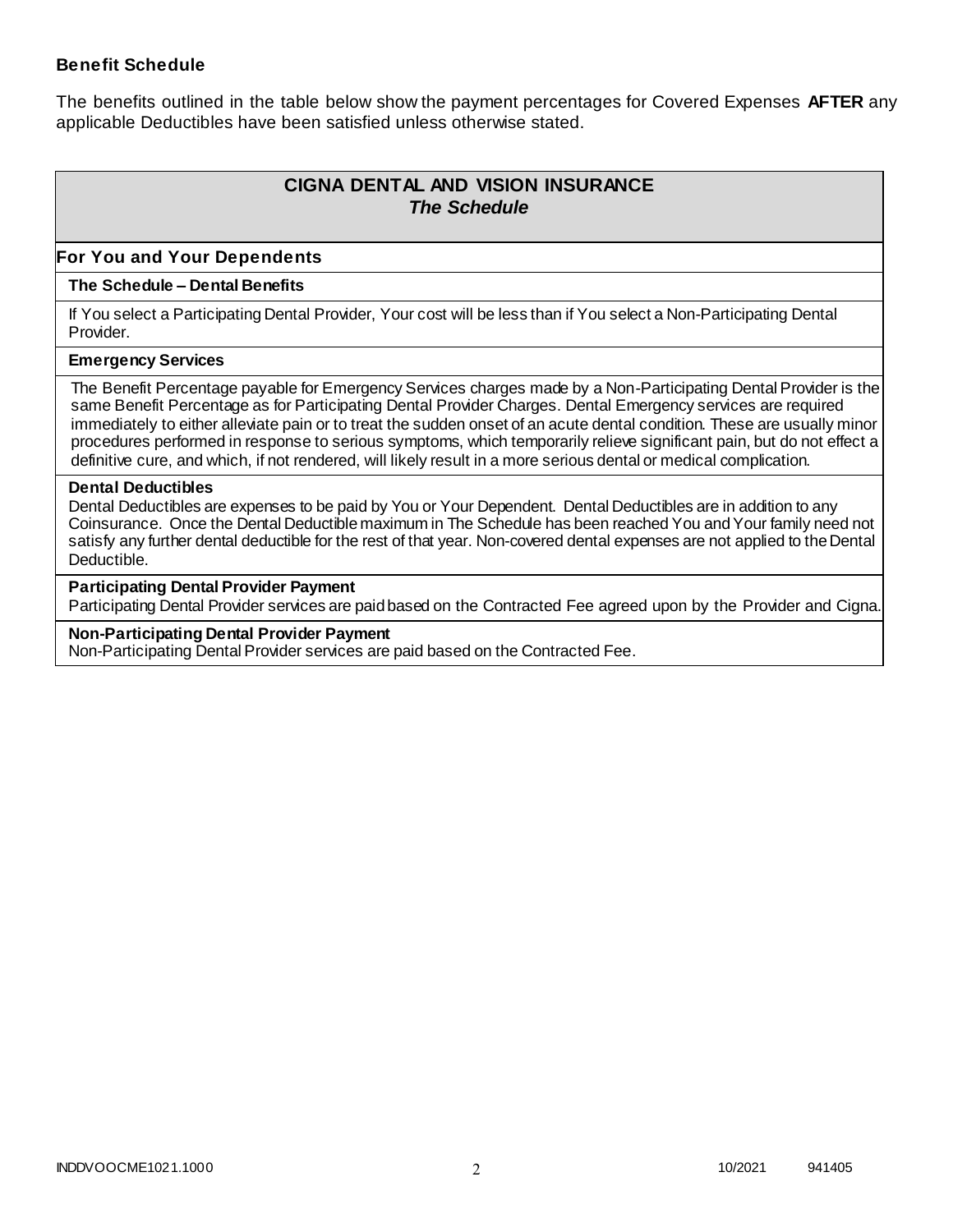| <b>DENTAL BENEFIT HIGHLIGHTS</b>                                                                                                                              |                                                  |
|---------------------------------------------------------------------------------------------------------------------------------------------------------------|--------------------------------------------------|
| Classes I, II<br><b>Calendar Year Maximum</b>                                                                                                                 | \$1,000 per person                               |
| <b>Calendar Year Dental Deductible</b><br>Individual                                                                                                          | \$50 per person                                  |
|                                                                                                                                                               | Not Applicable to Class I                        |
| <b>Family Maximum</b>                                                                                                                                         | \$150 per family                                 |
|                                                                                                                                                               | Not Applicable to Class I                        |
| <b>Class I</b>                                                                                                                                                | The Percentage of Covered Expenses the Plan Pays |
| Preventive Care<br>Oral Exams<br>Routine Cleanings<br>Routine X-rays<br><b>Fluoride Application</b><br><b>Sealants</b><br>Space Maintainers (non-orthodontic) | 100%                                             |
| <b>Class II</b>                                                                                                                                               | The Percentage of Covered Expenses the Plan Pays |
| <b>Basic Restorative</b><br>Fillings<br>Oral Surgery, Simple Extractions<br>Emergency Care to Relieve Pain<br>Non-Routine X-rays                              | 70% after dental deductible                      |

| The Schedule - Vision Benefits                                                                  |                                                                                         |
|-------------------------------------------------------------------------------------------------|-----------------------------------------------------------------------------------------|
| <b>VISION BENEFIT HIGHLIGHTS,</b>                                                               |                                                                                         |
| Eye Examinations, including refraction                                                          | The plan pays 30% of expenses, not to exceed a \$50 calendar<br>year maximum per person |
| Materials (corrective eyeglasses or contact<br>lenses, including fittings and follow-up visits) | \$100 calendar year maximum per person                                                  |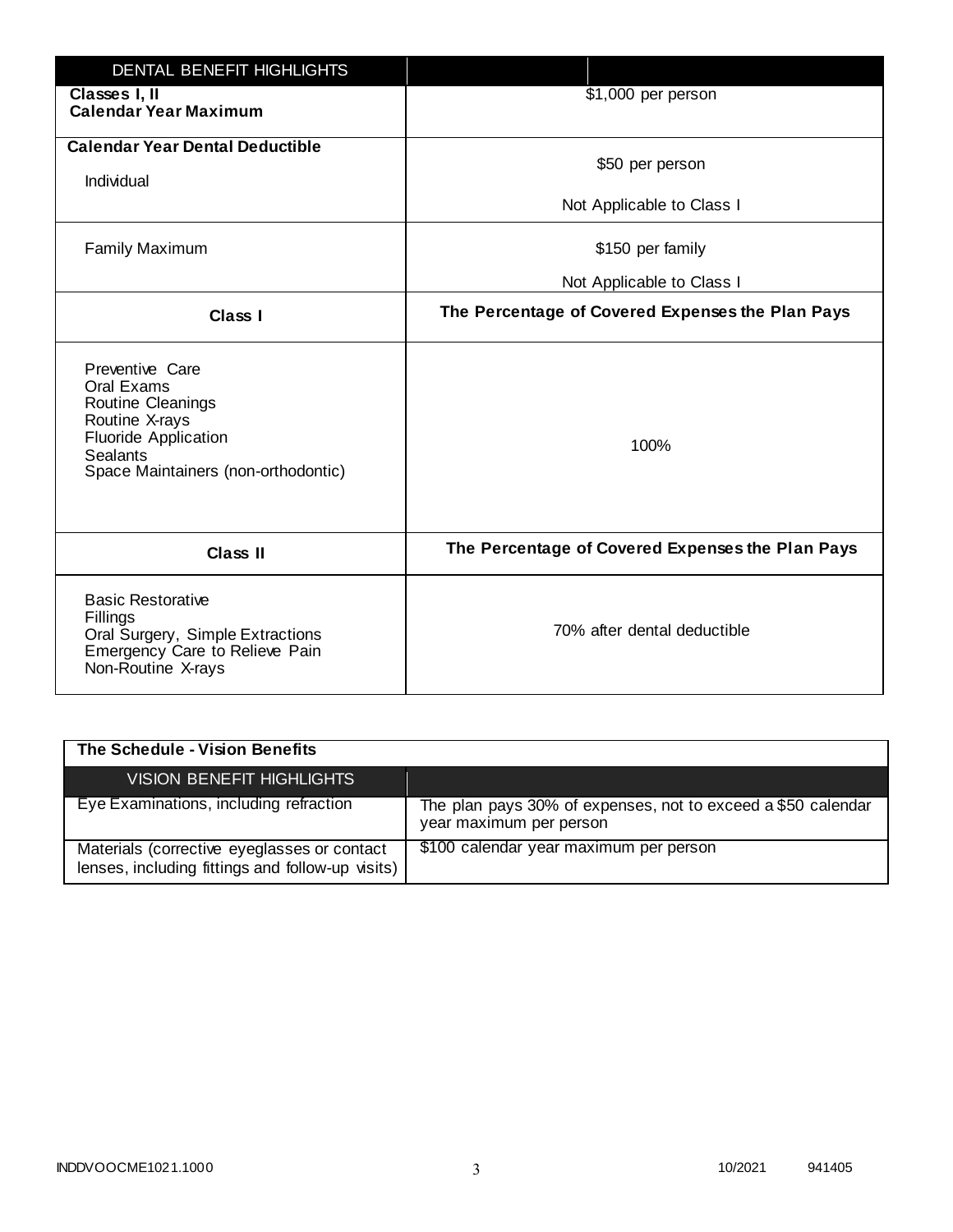# **Waiting Periods**

There is no waiting period for Class I or II dental benefits or for vision benefits.

# **Missing Teeth Limitation**

There is no payment for replacement of teeth that are missing when a person first becomes insured.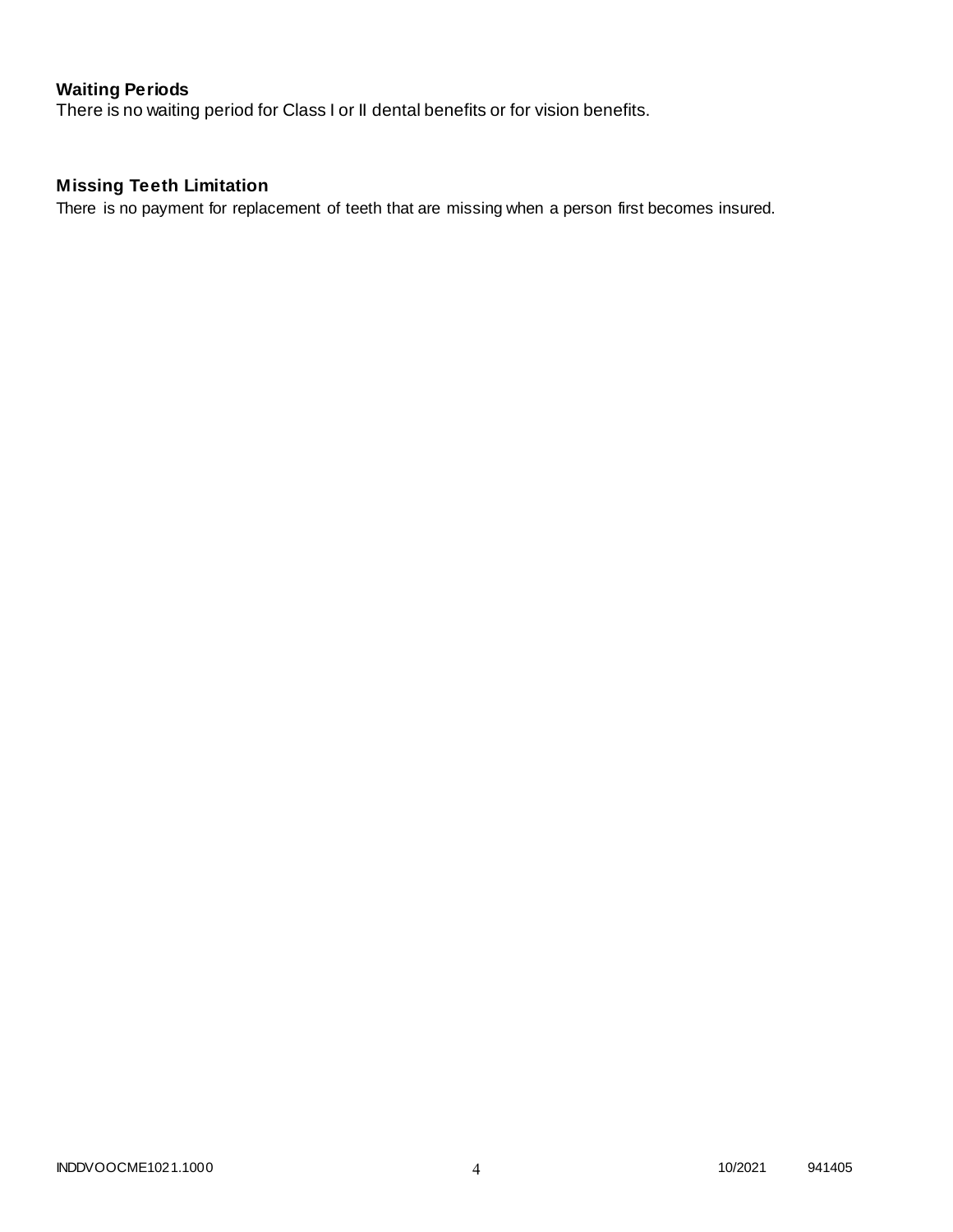### **E. Insured's Financial Responsibility**

The Insured is responsible for paying the monthly or quarterly premium on a timely basis. The Insured is also responsible to pay Providers for charges that are applied to the Deductibles, Coinsurance, and any amounts charged by Non-Participating Dental Providers in excess of the Contracted Fee. In addition, any charges for Medically Necessary and/or Dentally Necessary items that are excluded under the Policy are the responsibility of the Insured.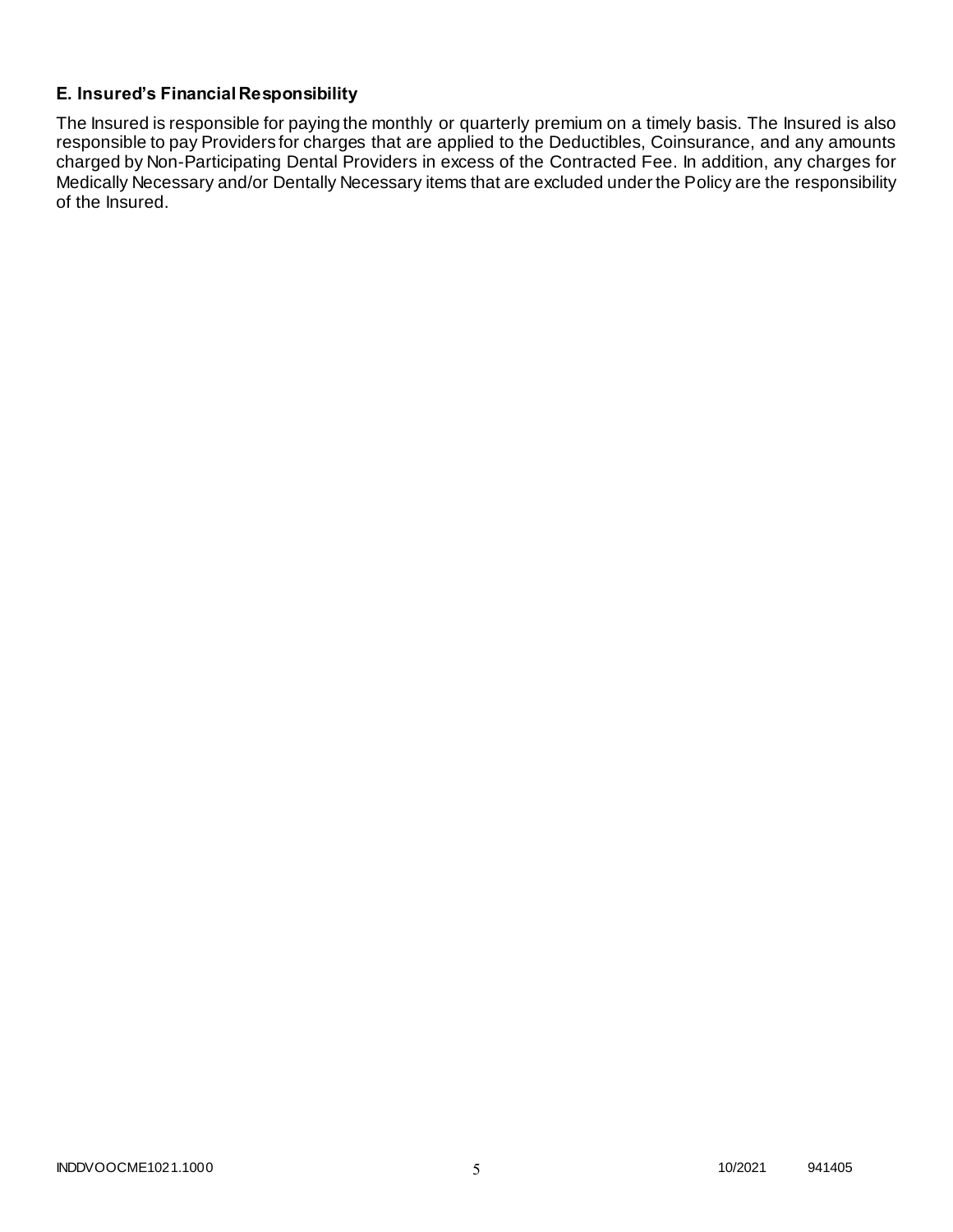## **F. Exclusions and Limitations: What Is Not Covered By This Policy**

# **Expenses Not Covered**

Covered Expenses will not include, and no payment will be made for:

- procedures which are not included in the list of Covered Dental Services or Covered Vision Services;
- cone beam imaging;
- instruction for plaque control, oral hygiene and diet;
- core build-ups;
- veneers;
- precious or semi-precious metals for crowns, bridges and abutments;
- restoration of teeth which have been damaged by erosion, attrition or abrasion;
- bite registrations; precision or semi-precision attachments; or splinting;
- implants or implant related services;
- orthodontic treatment, except for the treatment of cleft lip and cleft palate;
- general anesthesia or intravenous sedation, when used for the purposes of anxiety control or patient management is not covered; may be considered only when medically or dentally necessary and when in conjunction with covered complex oral surgery;
- athletic mouth guards;
- services performed solely for cosmetic reasons;
- personalization or decoration of any dental device or dental work;
- replacement of an appliance per benefit quidelines;
- services that are medical in nature;
- services and supplies received from a hospital;
- prescription drugs;
- plano lenses;
- VDT (video display terminal)/computer eyeglass benefit;
- medical or surgical treatment of the eyes;
- any type of corrective vision surgery, including LASIK surgery, radial ketatonomy (RK), automated lamellar keratoplasty (ALK), or conductive keratoplasty (CK);
- Orthoptic or vision training and any associated supplemental testing;
- any eye examination, or any corrective eyewear, required by an employer as a condition of employment;
- safety eyewear;
- sub-normal vision aids or non-prescription lenses; or
- Magnification or low vision aids not shown as covered in the Schedule of Vision Coverage.

# **General Limitations**

No payment will be made for expenses incurred for You or any one of Your Dependents:

- For services not specifically listed as Covered Services in this Policy;
- For services or supplies that are not Medically Necessary;
- For services received before the Effective Date of coverage;
- For services received after coverage under this Policy ends;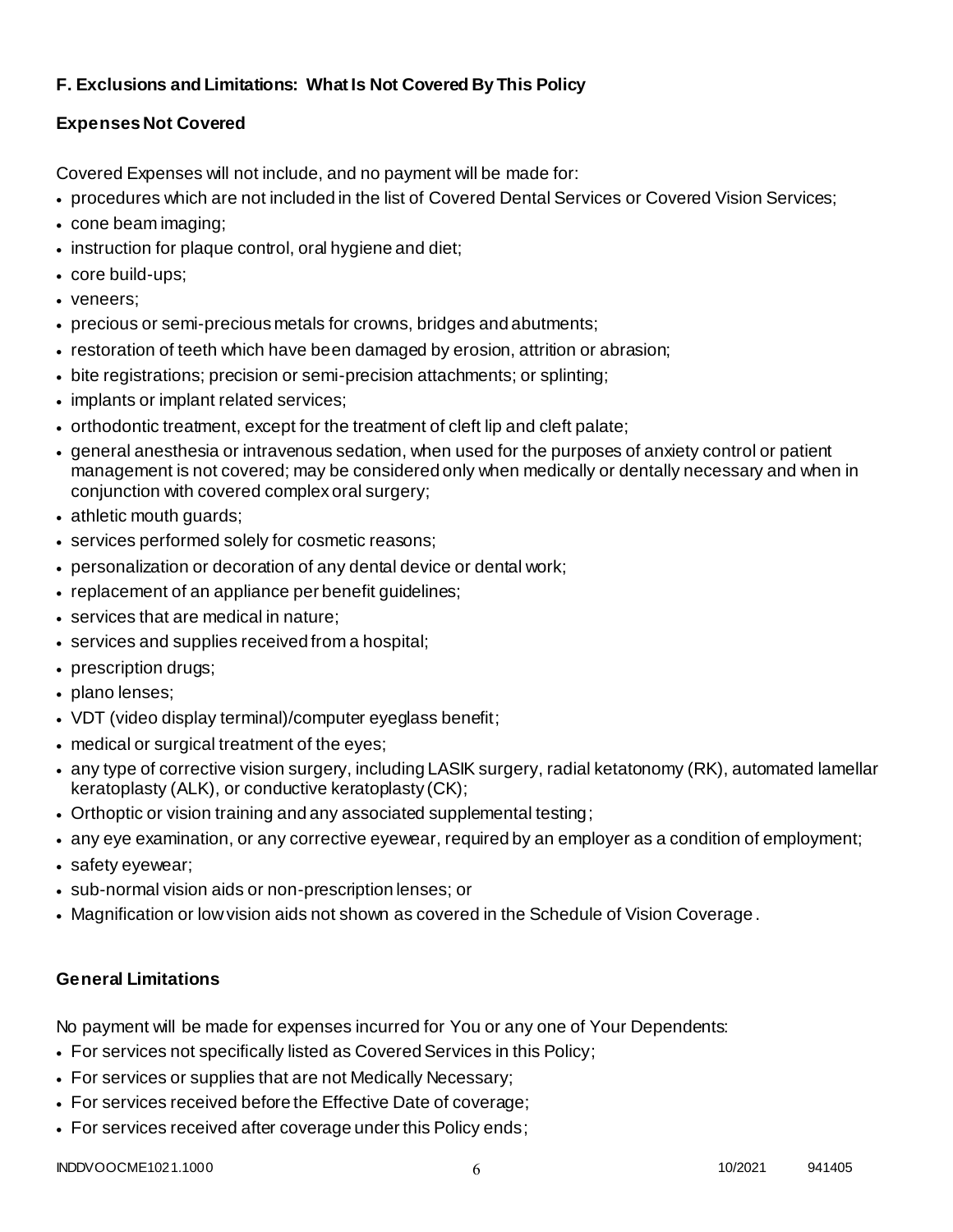- For services for which You have no legal obligation to pay or for which no charge would be made if You did not have insurance coverage;
- For Professional services or supplies received or purchased directly or on Your behalf by anyone, including a Provider, from any of the following:
	- **Yourself or Your employer;**
	- a person who lives in the Covered Person's home, or that person's employer;
	- a person who is related to the Covered Person by blood, marriage or adoption, or that person's employer.
- for or in connection with an Injury arising out of, or in the course of, any employment for wage or profit;
- for or in connection with a Sickness which is covered under any workers' compensation or similar law;
- for charges made by a Hospital owned or operated by or which provides care or performs serv ices for, the United States Government, if such charges are directly related to a condition which occurred while serving in the military or an associated auxiliary unit;
- services or supplies received due to an act of war, declared or undeclared while serving in the military or an associated auxiliary unit (if coverage is suspended for an Insured during military service, upon receipt of written request, We will provide a refund of premium on a pro rata basis; additionally, We will resume the Insured's coverage without penalty within 30 days of the end of military service upon receipt of written request);
- to the extent that payment is unlawful where the person resides when the expenses are incurred;
- for charges which the person is not legally required to pay;
- for charges which would not have been made if the person had no insurance;
- to the extent that billed charges exceed the rate of reimbursement as described in the Schedule;
- for charges for unnecessary care, treatment or surgery;
- to the extent that You or any of Your Dependents is in any way paid or entitled to payment for those expenses by or through a public program, other than Medicaid;
- for or in connection with experimental procedures or treatment methods not approved by the American Dental Association or the appropriate dental specialty society;
- Procedures that are a covered expense under any other plan which provides dental or vision benefits;
- To the extent that benefits are paid or payable for those expenses under the mandatory part of any auto insurance policy written to comply with a "no-fault" insurance law or an uninsured motorist insurance law. Cigna will take into account any adjustment option chosen under such part by You or any one of Your Dependents.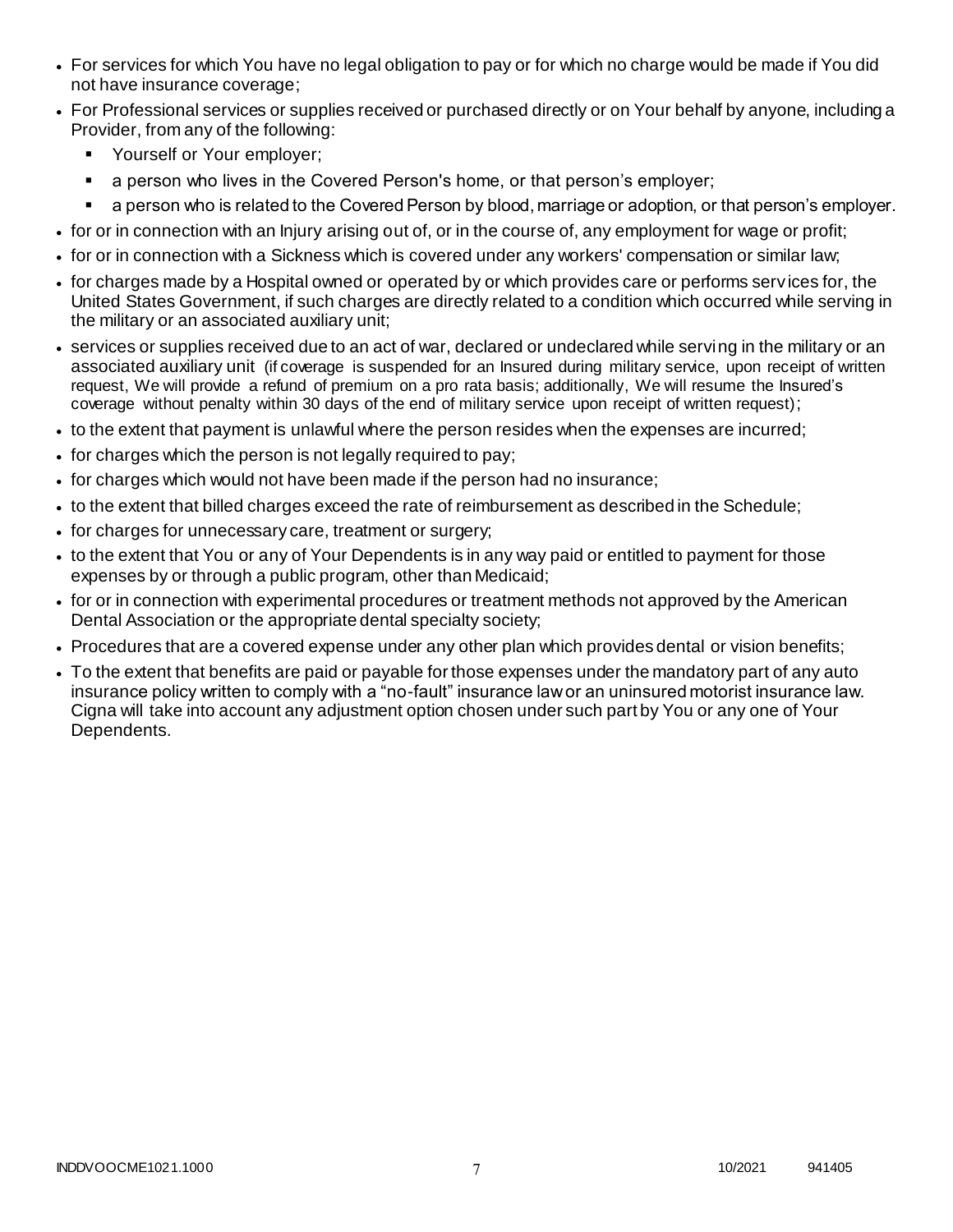### **G. Predetermination of Dental Benefits Program**

Predetermination of Benefits is a voluntary review of a Dentist's proposed treatment plan and expected charges. It is not preauthorization of service and is not required.

The treatment plan should include supporting pre-operative x-rays and other diagnostic materials as requested by Cigna's dental consultant. If there is a change in the treatment plan, a revised plan should be submitted.

Cigna will determine covered dental expenses for the proposed treatment plan. If there is no Predetermination of Benefits, Cigna will determine covered dental expenses when it receives a claim.

Review of proposed treatment is advised whenever extensive dental work is recommended when charges exceed **\$500**.

Predetermination of Benefits is not a guarantee of a set payment. Payment is based on the services that are actually delivered and the coverage in force at the time services are completed.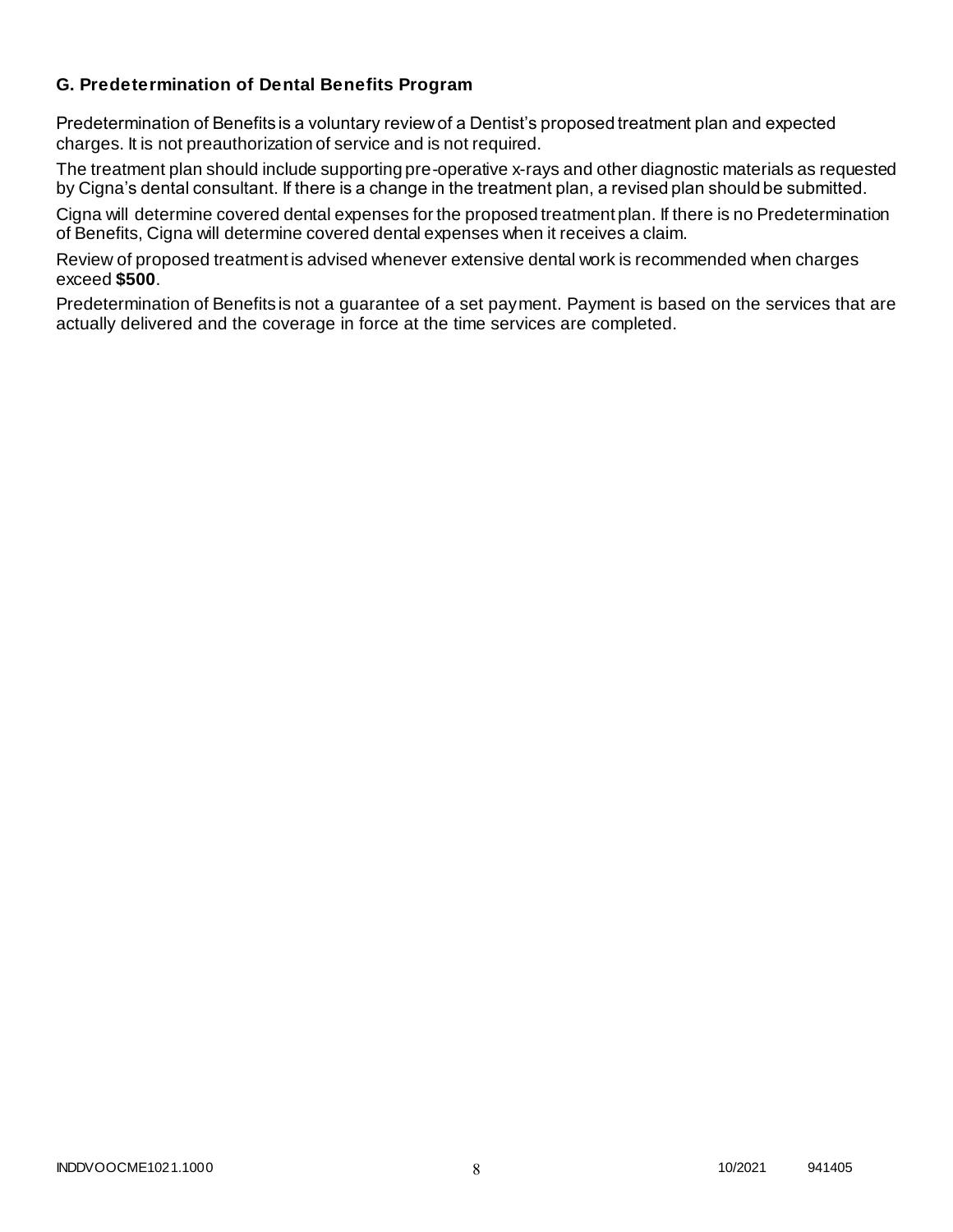### **H. General Provisions**

### **WHEN YOU HAVE A COMPLAINT OR AN APPEAL**

For the purposes of this section, any reference to "You," "Your" or "Yourself" also refers to a representative or Provider designated by You to act on Your behalf, unless otherwise noted.

We want You to be completely satisfied with the care You receive. That is why We have established a process for addressing Your concerns and solving Your problems.

#### **Start with Member Services**

We are here to listen and help. If You have a concern regarding a person, a service, the quality of care, or contractual benefits, You can call Our toll-free number and explain Your concern to one of Our Customer Service representatives. You can also express that concern in writing. Please call or write to Us at the following:

Customer Services Toll-Free Number or address on mycigna.com, explanation of benefits or claim form

We will do Our best to resolve the matter on Your initial contact. If We need more time to review or investigate Your concern, We will get back to You as soon as possible, but in any case within 30 days. If You are not satisfied with the results of a coverage decision, You can start the appeals procedure.

#### **Appeals Procedure**

Cigna has a two step appeals procedure for coverage decisions. To initiate an appeal, You must submit a request for an appeal in writing within 365 days of receipt of a denial notice. You should state t he reason why You feel Your appeal should be approved and include any information supporting Your appeal. If You are unable or choose not to write, You may ask to register Your appeal by telephone. Call or write to Us at the toll-free number or address on Your Benefit Identification card, explanation of benefits or claim form.

#### **Level One Appeal**

Your appeal will be reviewed and the decision made by someone not involved in the initial decision. Appeals involving Medical Necessity or clinical appropriateness will be considered by a health care professional.

For level one appeals, We will respond in writing with a decision within 30 calendar days after We receive an appeal for a postservice coverage determination. If more time or information is needed to make the determination, We will notify You in writing to request an extension of up to 15 calendar days and to specify any additional information needed to complete the review.

If You are not satisfied with Our level-one appeal decision, You may request a level-two appeal.

#### **Level Two Appeal**

If You are dissatisfied with Our level one appeal decision, You may request a second review. To start a level two appeal, follow the same process required for a level one appeal.

Most requests for a second review will be conducted by the Appeals Committee, which consists of at least three people. Anyone involved in the prior decision may not vote on the Committee. For appeals involving Medical Necessity or clinical appropriateness, the Committee will consult with at least one Dentist reviewer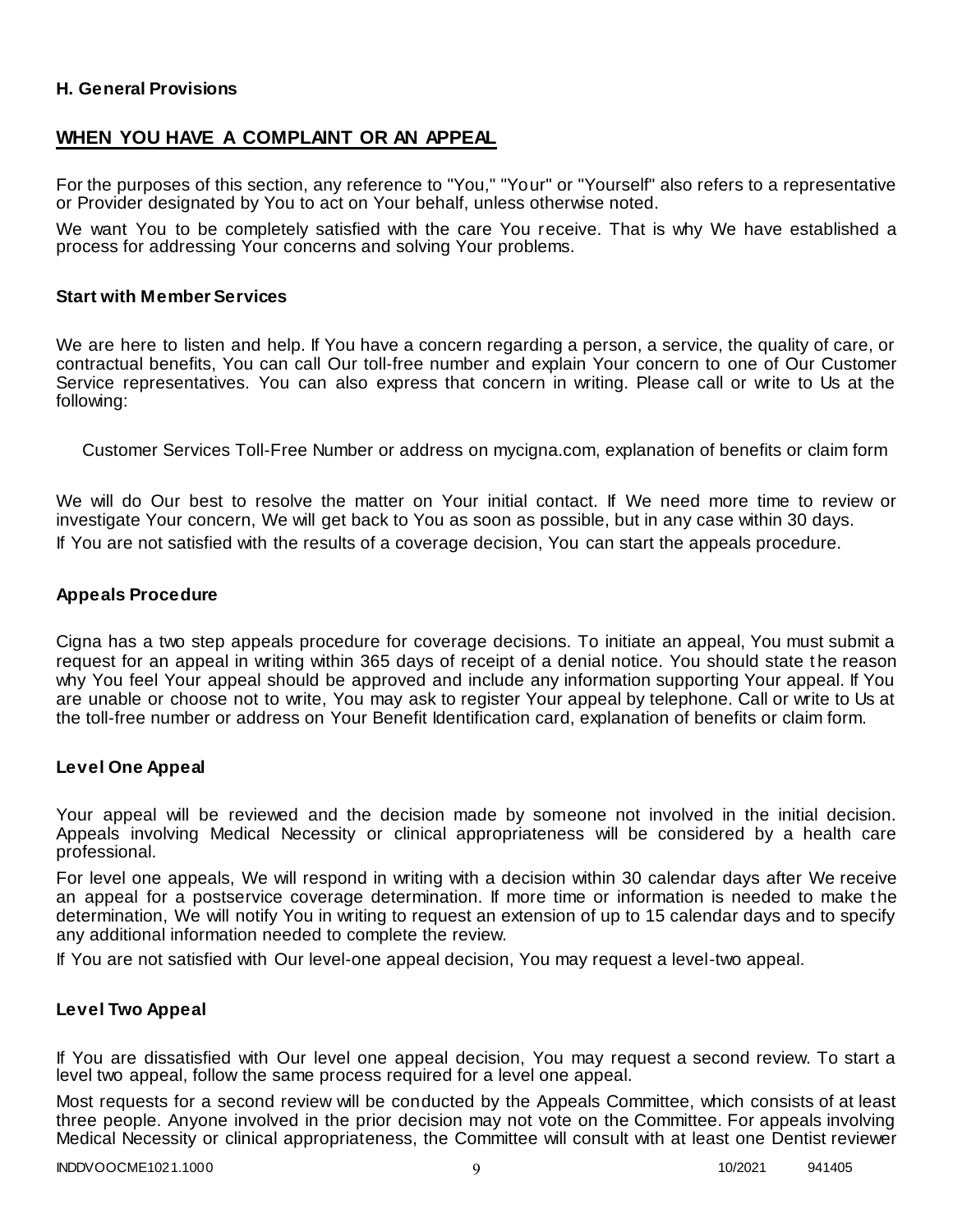in the same or similar specialty as the care under consideration. You may present Your situation to the Committee in person or by conference call.

For level two appeals We will acknowledge in writing that We have received Your request and schedule a Committee review. For postservice claims, the Committee review will be completed within 30 calendar days. If more time or information is needed to make the determination, We will notify You in writing to request an extension of up to 15 calendar days and to specify any additional information needed by the Committee to complete the review. You will be notified in writing of the Committee's decision within five working days after the Committee meeting, and within the Committee review time frames above if the Committee does not approve the requested coverage.

#### **Notice of Benefit Determination on Appeal**

Every notice of an appeal decision will be provided in writing or electronically and, if an adverse determination, will include:

- (1) the specific reason or reasons for the denial decision;
- (2) reference to the specific Policy provisions on which the decision is based;
- (3) a statement that the claimant is entitled to receive, upon request and free of charge, reasonable access to and copies of all documents, records, and other Relevant Information as defined;
- (4) upon request and free of charge, a copy of any internal rule, guideline, protocol or other similar criterion that was relied upon in making the adverse determination regarding Your appeal, and an explanation of the scientific or clinical judgment for a determination that is based on a medical necessity, experimental treatment or other similar exclusion or limit.

#### **Relevant Information**

Relevant Information is any document, record, or other information which was relied upon in making the benefit determination; was submitted, considered, or generated in the course of making the benefit determination, without regard to whether such document, record, or other information was relied upon in making the benefit determination; demonstrates compliance with the administrative processes and safeguards required by federal law in making the benefit determination; or constitutes a statement of policy or guidance with respect to the plan concerning the denied treatment option or benefit or the claimant's diagnosis, without regard to whether such advice or statement was relied upon in making the benefit determination.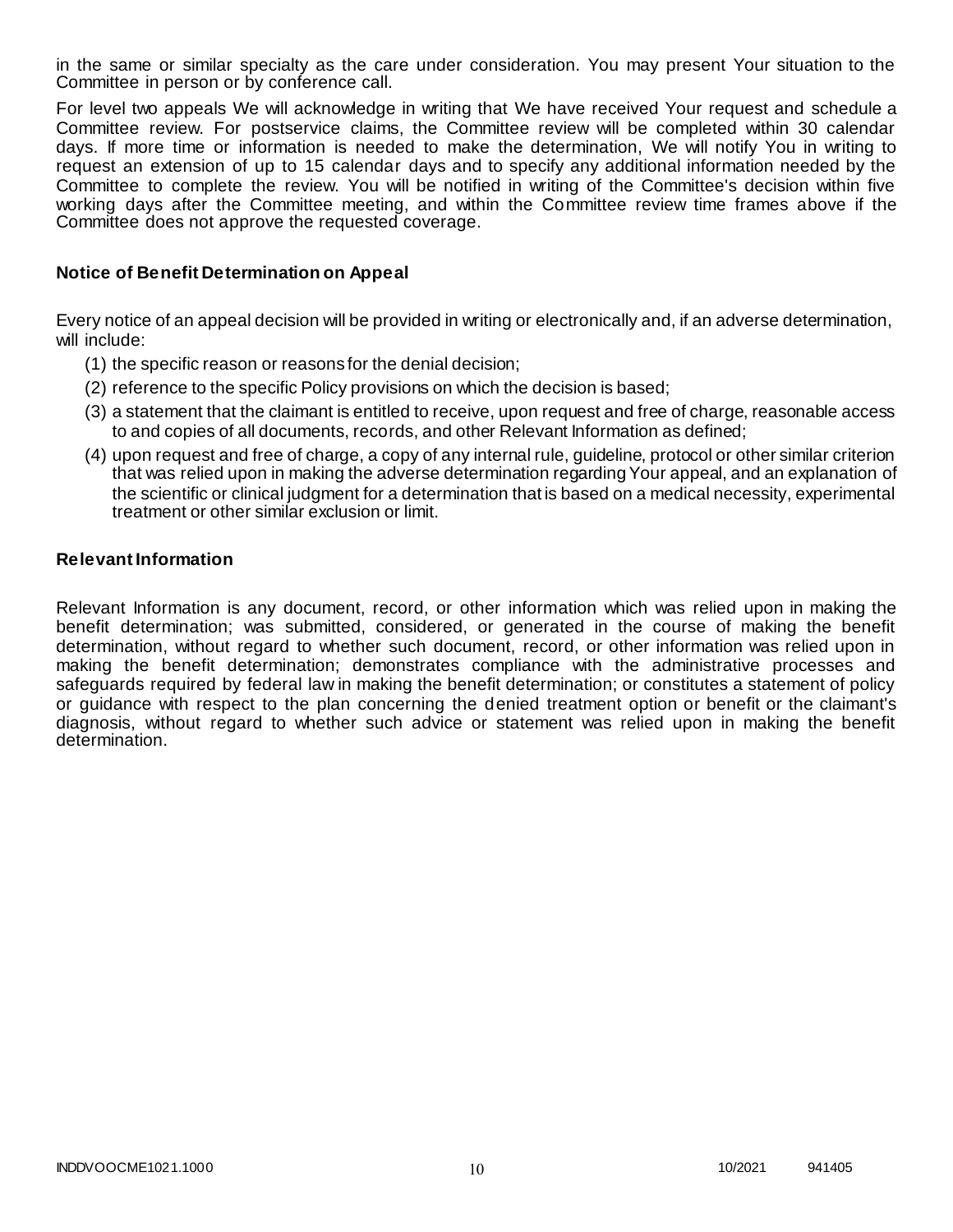# **I. Participating Dental Providers**

Cigna will provide a current list of Dentists currently participating with Cigna and their locations to each Covered Person upon request.

To verify if a Dentist is currently participating with Cigna and is accepting new Cigna Insureds, the Covered Person should visit Our website at mycigna.com.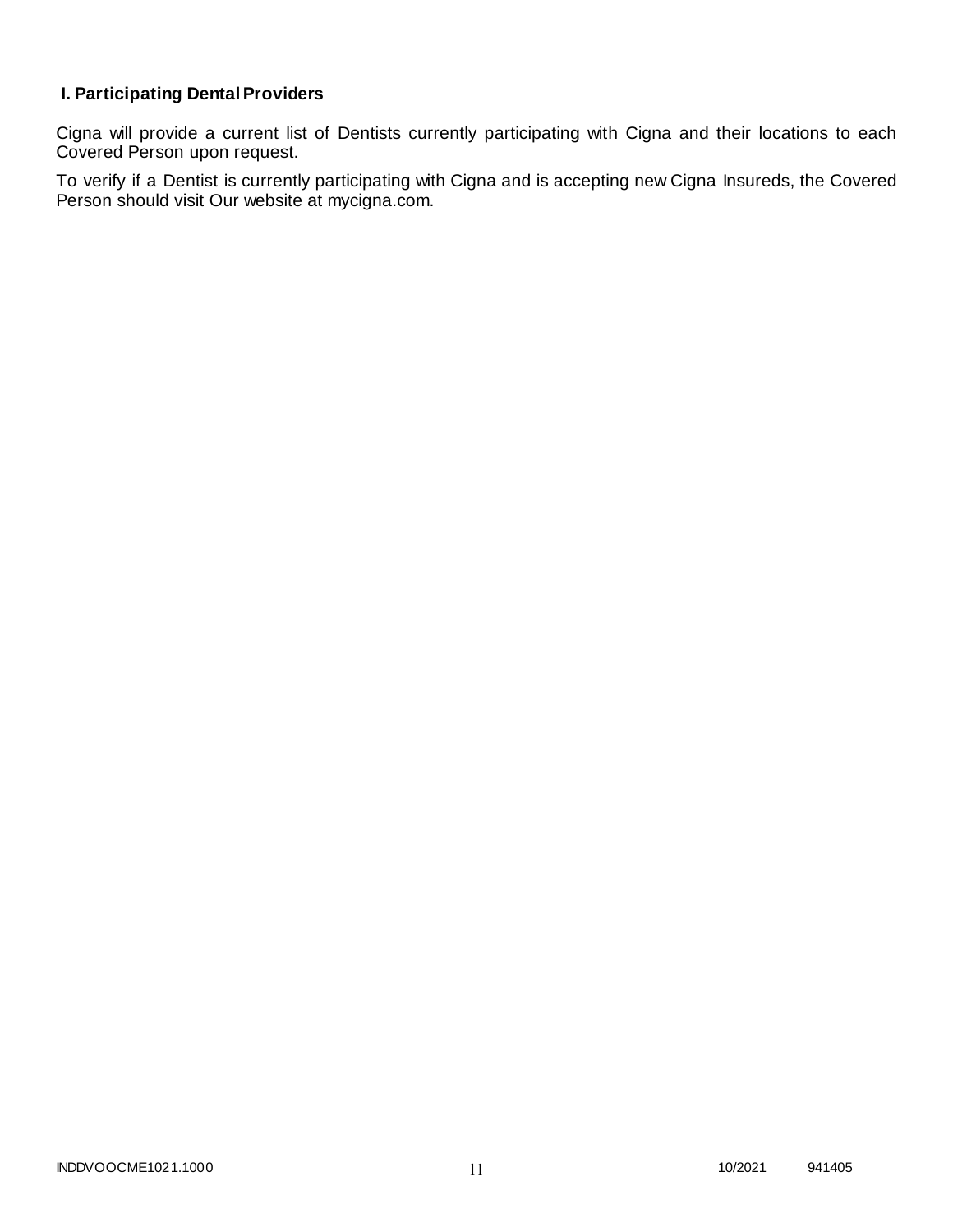### **J. Renewability, Eligibility, and Continuation**

1. The Policy will renew except for the specific events stated in the Policy. Cigna may change the premiums of the Policy with 60 days written notice to the Insured. However, Cigna will not refuse to renew or change the premium schedule for the Policy on an individual basis, but only for all Insureds in the same class and covered under the same Policy as You.

2. The individual plan is designed for residents of Maine who are not enrolled under or covered by any other group or individual health coverage. You must notify Cigna of all changes that may affect any Covered Person's eligibility under the Policy.

3. You or Your Dependent(s) will become ineligible for coverage:

- When premiums are not paid according to the due dates and grace periods described in the premium section.
- With respect to Your Spouse, Domestic Partner, or partner to a Civil Union: when the Spouse is no longer married to the Insured or when the union is dissolved.
- With respect to You and Your Family Member(s): when You no longer meet the requirements listed in the Conditions of Eligibility section.
- The date the Policy terminates.
- When the Insured no longer lives in the Service Area.

4. If a Covered Person's eligibility under this Plan would terminate due to the Insured's death, divorce or if other Dependents would become ineligible due to age or no longer qualify as dependents for coverage under this Plan; except for the Insured's failure to pay premium, the Covered Person's insurance will be continued if the Covered Person exercising the continuation right notifies Cigna and pays the appropriate monthly premium within 60 days following the date this Policy would otherwise terminate.